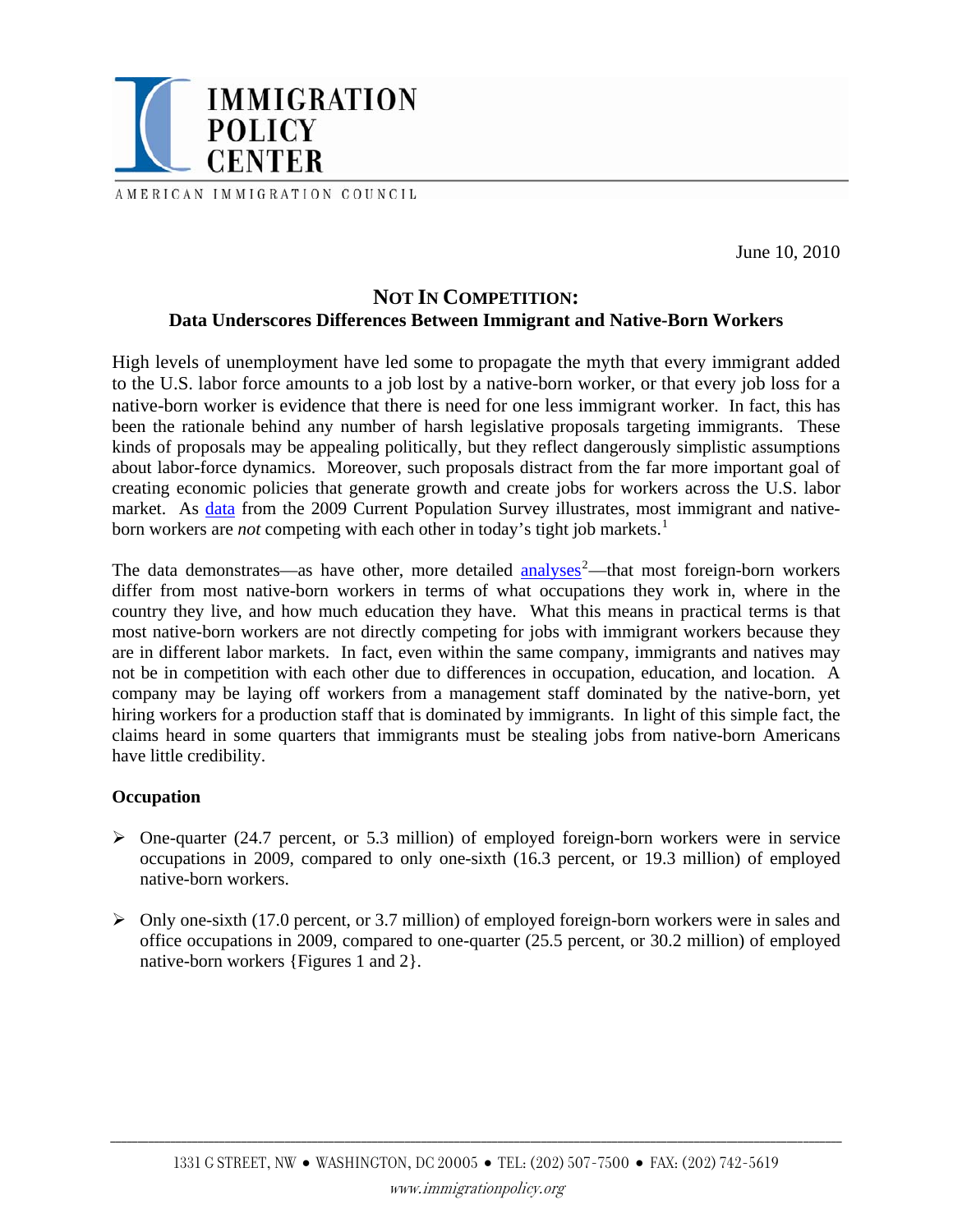

### **Location**

- $\triangleright$  More than one-third (35.8 percent, or 8.6 million) of the foreign-born labor force lived in the West in 2009, compared to only one-fifth  $(21.1\%$ , or 27.5 million) of the native-born labor force.
- $\triangleright$  Only one-tenth (11.2 percent, or 2.7 million) of the foreign-born labor force lived in the Midwest in 2009, compared to one-quarter (24.6%, or 32.1 million) of the native-born labor force {Figures 3 and 4}.



#### **Education**

- $\triangleright$  More than one-quarter (26.7 percent, or 5.9 million) of the foreign-born labor force had less than a high-school diploma in 2009, compared to only one-twentieth (5.7 percent, or 6.3 million) of the native-born labor force.
- $\triangleright$  Only one-sixth (17 percent, or 3.7 million) of the foreign-born labor force had some college education short of a bachelor's degree in 2009, compared to over one-quarter (29.8 percent, or 33.1 million) of the native-born labor force {Figures 5 and 6}.